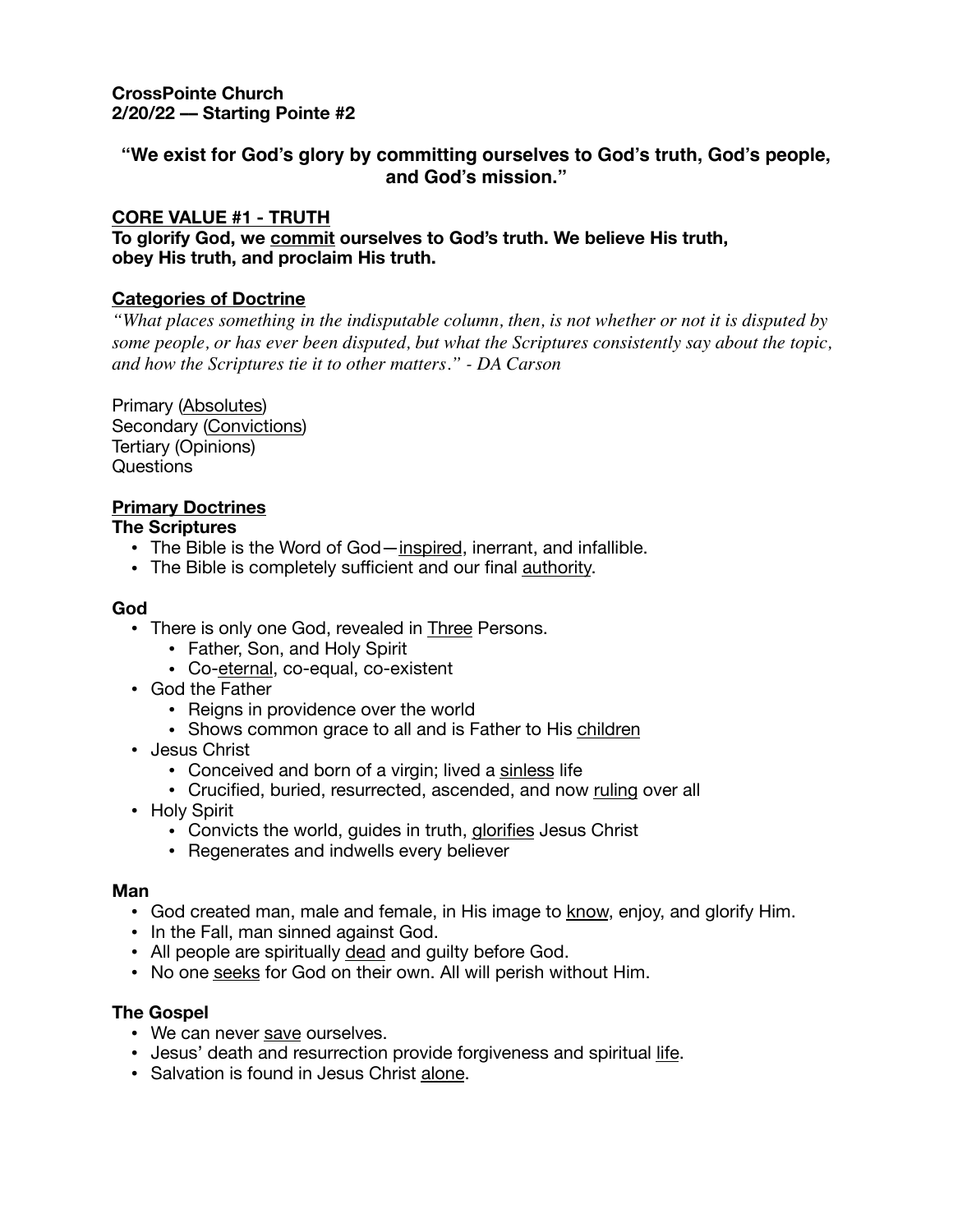## **Our Response to the Gospel**

- God commands all to repent and believe the Gospel.
- **•** All who are saved experience spiritual rebirth and a changed life.
- **•** All who are saved should be baptized by immersion.

#### **Sanctification and the Spirit's Power**

- Every believer is conformed to the image of Christ.
- **•** Every believer should be filled and controlled by the Holy Spirit.
- **•** Every believer should exercise their spiritual gifts.

### **The Family**

- God defines the family.
- **•** Christian marriage is one man and one woman for life.
- **•** Children should honor their parents.
- **•** The family is the first place for Christian discipleship.

#### **The Church**

- The universal church is found all over the world.
- Local churches are self-governing.
- **•** Local churches observe the ordinances.

#### **Missions**

- God's mission is the Great Commission.
- **•** Church health is accomplishing the Great Commission in our community and world.

#### **Last Things**

- Jesus is coming soon!
- **•** All will be judged in righteousness.
- **•** All will be in Heaven or Hell. God's people will dwell with Him forever in a new heaven and new earth.

# **CrossPointe's Commitment:**

- **•** Founded on God's truth
- **•** Submitted to God's truth
- **•** Guided by God's truth
- **•** Demonstrating God's truth
- **•** Proclaiming God's truth